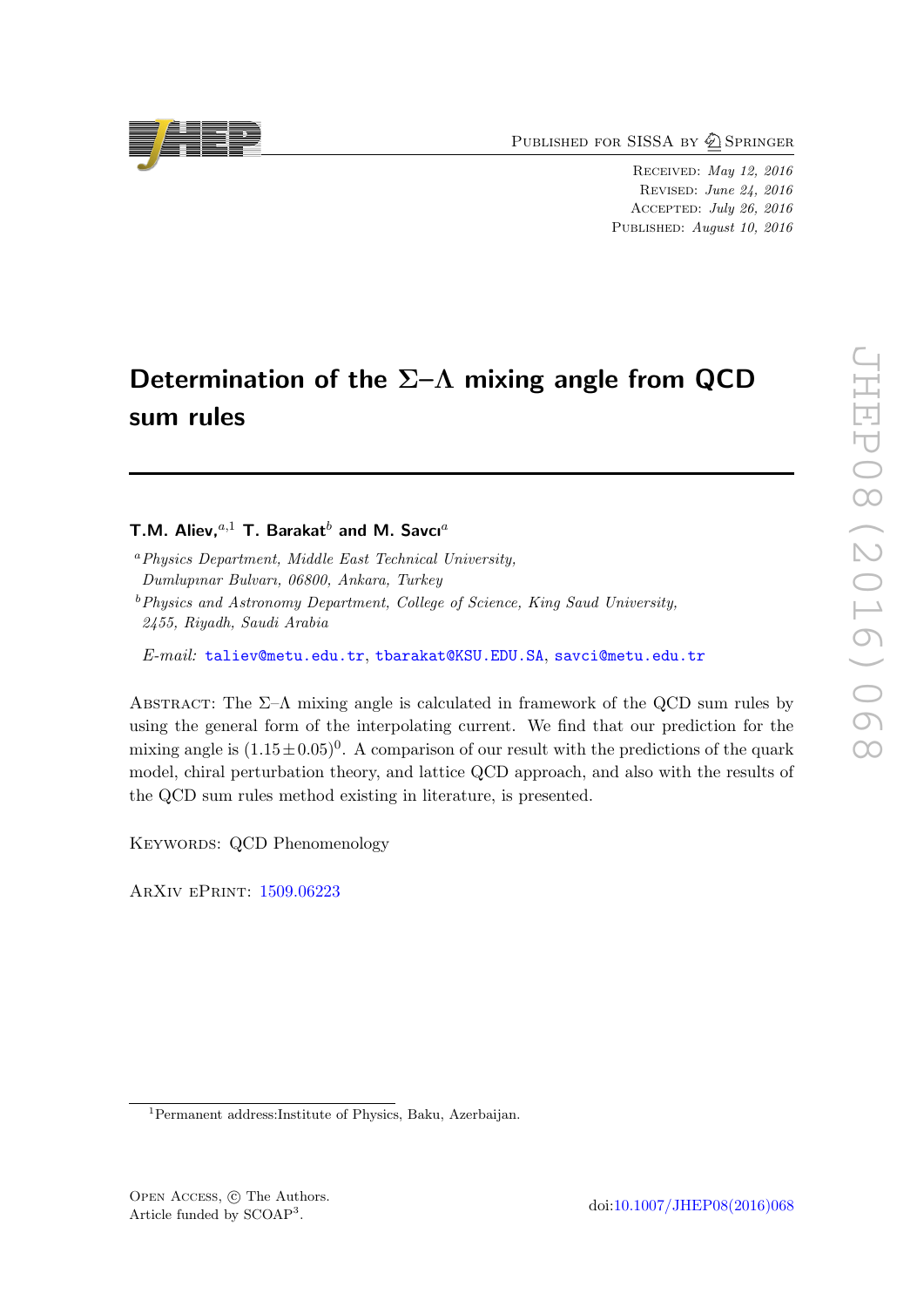#### Contents

### 1 Introduction [1](#page-1-0)

### A Expressions of the invariant functions  $\Pi_{\Sigma\Lambda}^0$  and  $\Pi_{\Sigma\Sigma}^0$ - $\Pi_{\Lambda\Lambda}^0$  [7](#page-7-0)

### <span id="page-1-0"></span>1 Introduction

Flavor symmetry plays essential role in classification of the hadrons. The light hadronic states are successfully described by using  $SU(3)$  flavor symmetry. In the case this symmetry is exact, hadrons belonging to the same representation of  $SU(3)$  flavor group could be degenerate. Experimentally it is known that the hadrons belonging to the same representation have different masses, which leads to SU(3) flavor symmetry breaking. At quark level, this symmetry is broken due to the mass difference of the light u, d and s quarks.

The breaking of the SU(3) flavor symmetry might lead to mixing of hadrons. In other words, the definite flavor eigenstates can mix to form the physically observed states.

Long time ago, it is observed that the lowest lying hadrons  $\Lambda$  and  $\Sigma$  can be represented as the combination of the SU(3) octet, pure isospin  $I = 0 \; (\Lambda)$ , and  $I = 1 \; (\Sigma^0)$  baryons in the following form [\[1\]](#page-9-0),

$$
\Lambda = \Lambda^0 \cos \alpha - \Sigma^0 \sin \alpha ,
$$
  
\n
$$
\Sigma = \Lambda^0 \sin \alpha + \Sigma^0 \cos \alpha .
$$
 (1.1)

The  $\Sigma$ – $\Lambda$  mixing angle is estimated in the framework of different approaches such as, quark model  $[1-3]$  $[1-3]$ , chiral perturbation theory [\[4\]](#page-9-2), QCD sum rules in vacuum [\[5,](#page-10-0) [6\]](#page-10-1), QCD sum rules in isospin asymmetric medium [\[7\]](#page-10-2), and in lattice QCD [\[8\]](#page-10-3). The mixing angle predicted by these models are,  $|\alpha| = 1.4 \times 10^{-3}$  [\[5\]](#page-10-0),  $|\alpha| = 7.0 \times 10^{-3}$  [\[6\]](#page-10-1),  $|\alpha| = 1.5 \times 10^{-2}$  [\[1,](#page-9-0) [2\]](#page-9-3),  $|\alpha| = 1.0 \times 10^{-2}$  [\[3\]](#page-9-1) and [\[4\]](#page-9-2),  $|\alpha| = 7.0 \times 10^{-3}$  [\[8\]](#page-10-3) (all results for the mixing angle are given in radians).

We see from these values that different approaches predict different values for the mixing angle. In the present work we determine the  $\Sigma$ – $\Lambda$  mixing within the QCD sum rules method and compare our result with the predictions of the above-mentioned approaches.

The main difference of our approach in determination of the  $\Sigma-\Lambda$  mixing angle compared to the QCD sum rules calculation existing in literature is that, in our case the mixing angle is introduced in the interpolating current, rather than in the hadronic part. The other novel property that our approach possesses is the hadronic part of the QCD sum rules is zero in our case, i.e., our approach is free of uncertainties coming from the hadronic part.

In determination of the  $\Sigma-\Lambda$  mixing angle within the QCD sum rules we follow the method suggested in [\[9\]](#page-10-4), and for this goal we start by considering the following correlation function,

<span id="page-1-1"></span>
$$
\Pi = i \int d^4x e^{ipx} \langle 0|T\{\eta_H(x)\bar{\eta}_H(0)\}|0\rangle , \qquad (1.2)
$$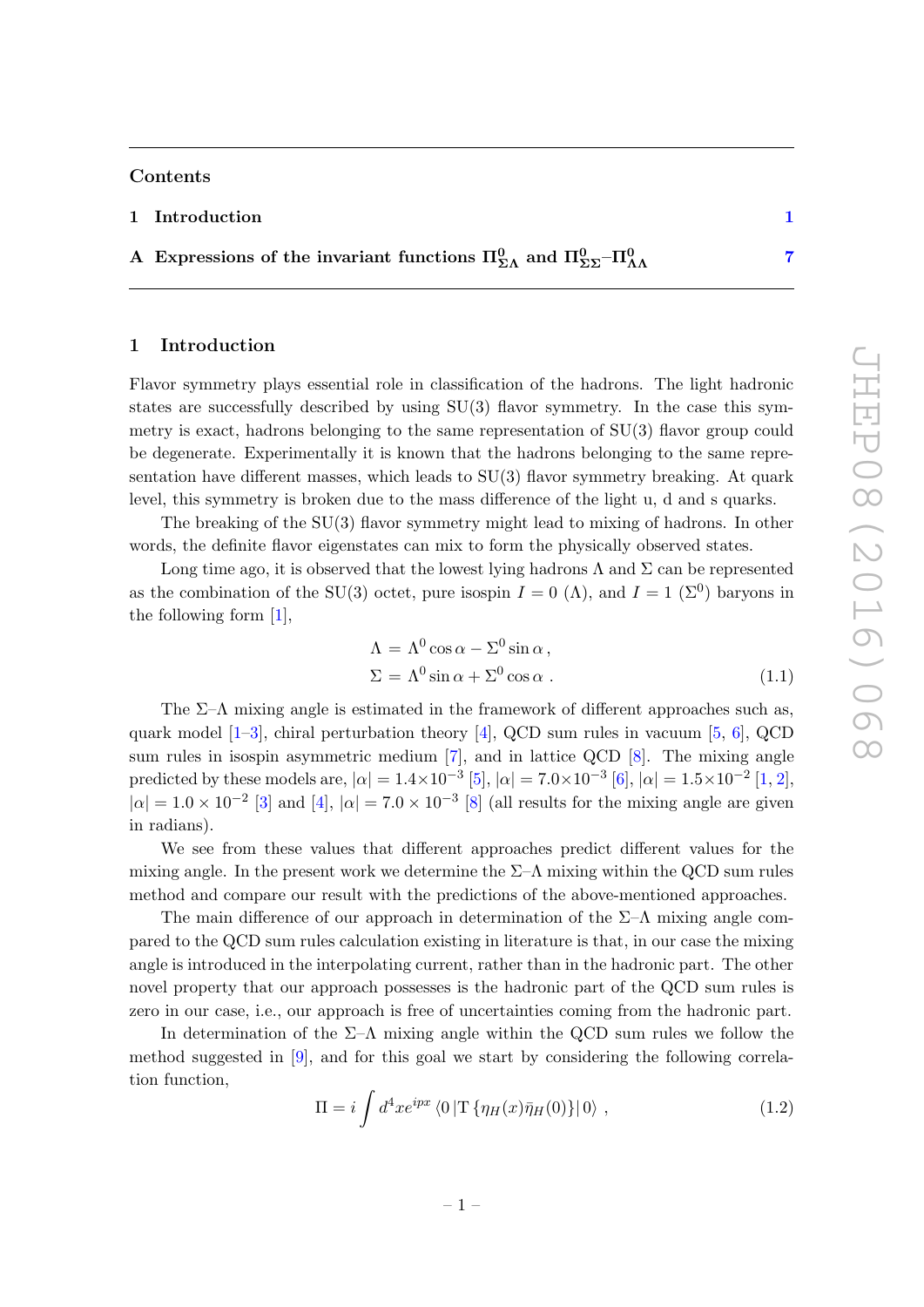where T is the time ordering operator,  $\eta_H$  is the interpolating current, carrying the same quantum numbers as the corresponding hadron. If the bare  $H_1^0$  and  $H_2^0$  states are mixed, the corresponding physical states with definite mass should be the linear combinations of these bare states. In this case, the interpolating currents corresponding to the physical states could be represented as the superposition of the interpolating currents corresponding to the bare states, i.e.,

<span id="page-2-1"></span>
$$
\eta_{\Lambda} = \sin \alpha \eta_{\Lambda^0} + \cos \alpha \eta_{\Sigma^0}, \eta_{\Sigma} = \cos \alpha \eta_{\Lambda^0} - \sin \alpha \eta_{\Sigma^0},
$$
\n(1.3)

where  $\alpha$  is the mixing angle between  $\Lambda^0$  and  $\Sigma^0$  states. In presence of only two physical states, eq.  $(1.2)$  can be written as,

<span id="page-2-0"></span>
$$
\Pi = i \int d^4x e^{ipx} \langle 0 | \mathcal{T} \{ \eta_\Lambda(x) \bar{\eta}_\Sigma \} | 0 \rangle . \qquad (1.4)
$$

It should be remembered that the general form of the correlator function is,

$$
\Pi(p) = \Pi_1(p^2) \not p + \Pi_2(p^2)I,
$$

and coefficients of the  $\not\!$  and I (unit operator) structures, i.e.,  $\Pi_1(p^2)$  and  $\Pi_2(p^2)$  can both be used in determining the mixing angle.

In order to construct the sum rules for the mixing angle  $\alpha$ , the correlation function [\(1.4\)](#page-2-0) is calculated in terms of hadrons, quarks and gluons. Using the duality ansatz these two representations are matched and the sum rules for the corresponding physical quantity is obtained.

The hadronic representation of the correlation function is obtained by saturating it with the full set of baryons having the same quantum numbers as the corresponding interpolating current. Since  $\eta_{H_1}$  and  $\eta_{H_2}$  can create only the states  $H_1$  and  $H_2$ , correspondingly, the hadronic part of the correlation function is obviously zero if we isolate the contributions of the ground state baryons to the correlation function. It should be noted here that the correlation function also contains contributions coming from the higher states, and therefore in principle the correlation function may not vanish. But contributions of the higher states are taken into account by the quark-hadron duality, i.e., higher state contributions are equal to perturbative contributions starting from some threshold  $s_0$ . Therefore, the physical part of the correlation function becomes zero after continuum subtraction procedure is performed. In other words, coefficients of the structures  $\phi$  and I should independently be equal to zero.

Using eq.  $(1.3)$  in eq.  $(1.4)$ , one can easily obtain the expression for the mixing angle for both structures,

$$
\tan 2\alpha = \frac{2\Pi_{\Sigma\Lambda}^0}{\Pi_{\Sigma\Sigma}^0 - \Pi_{\Lambda\Lambda}^0},\tag{1.5}
$$

where  $\Pi_{ij}^0$  are the correlation functions corresponding to the unmixed states, i.e.,

<span id="page-2-2"></span>
$$
\Pi_{ij}^0 = i \int d^4x e^{ipx} \langle 0 | \mathcal{T} \{ \eta_i^0(x) \eta_j^0 \} | 0 \rangle , \qquad (1.6)
$$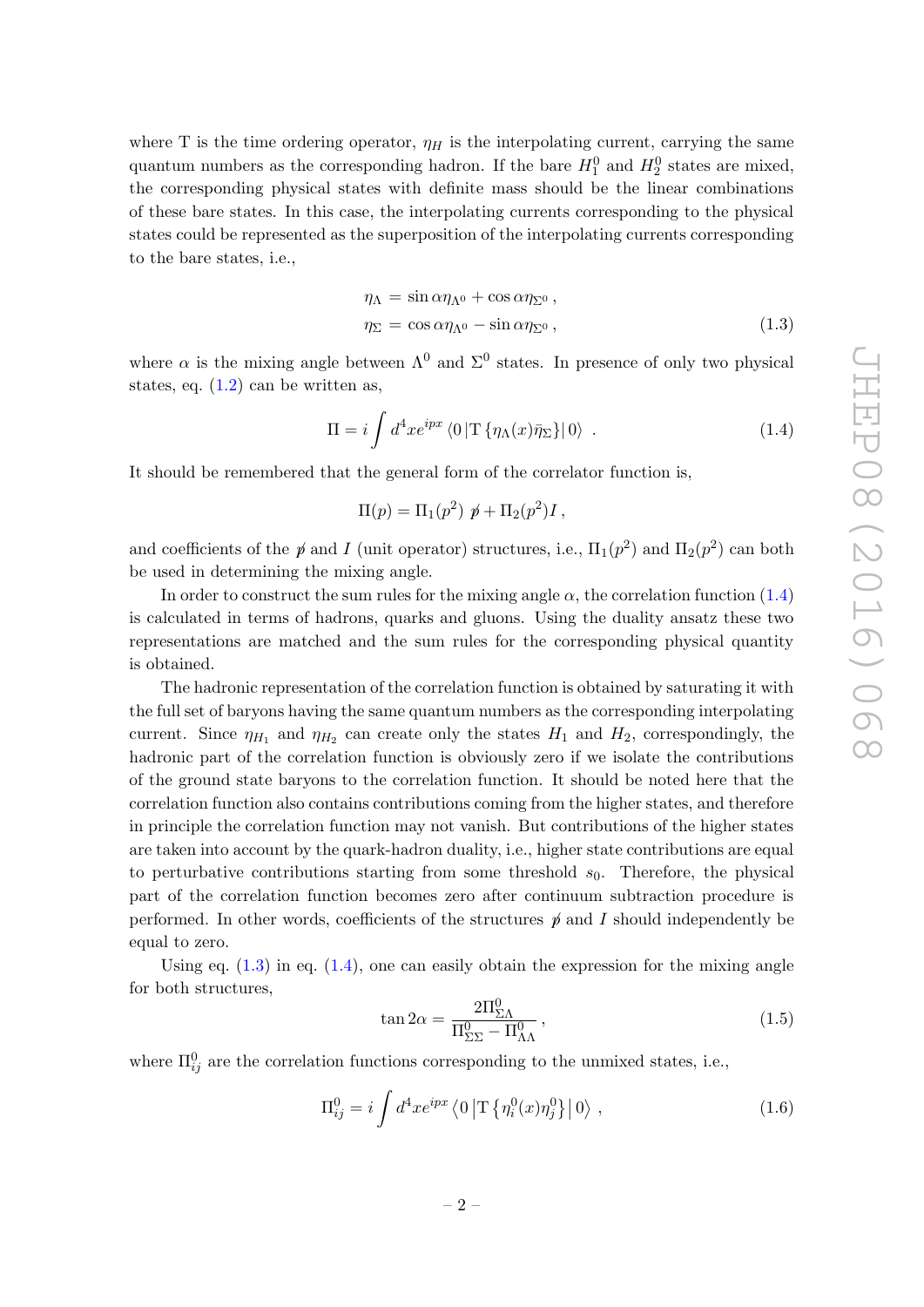where  $(i, j = \Lambda^0$  or  $\Sigma^0$ ). So the problem of determination of the mixing angle requires the calculation of the theoretical part of the correlation function, for which the expressions of the interpolating currents are needed.

According to the SU(3)<sub>f</sub> classification the interpolating currents for the unmixed  $\Lambda^0$ and  $\Sigma^0$  are chosen as [\[10,](#page-10-5) [11\]](#page-10-6),

$$
\eta_{\Lambda^0} = 2\sqrt{\frac{1}{6}}\varepsilon^{abc} \Big\{ 2(u^{aT}Cd^b)\gamma_5s^c + 2\beta(u^{aT}C\gamma_5d^b)s^c + (u^{aT}Cs^b)\gamma_5d^c + \beta(u^{aT}C\gamma_5s^b)d^c - (d^{aT}Cs^b)\gamma_5u^c - \beta(d^{aT}C\gamma_5s^b)u^c \Big\},
$$
  

$$
\eta_{\Sigma^0} = \sqrt{2}\varepsilon^{abc} \Big\{ (u^{aT}Cs^b)\gamma_5d^c + \beta(u^{aT}C\gamma_5s^b)d^c + (d^{aT}Cs^b)\gamma_5u^c + \beta(d^{aT}C\gamma_5s^b)u^c \Big\}, \quad (1.7)
$$

where a, b, c are the color indices, C is the charge conjugation operator, and  $\beta$  is the arbitrary constant with  $\beta = -1$  corresponding to the so-called Ioffe current.

Using the operator product expansion at  $p^2 \ll 0$ , one can easily obtain the expressions for the correlation functions  $\Pi_{\Sigma\Sigma}^0 - \Pi_{\Lambda\Lambda}^0$ , and  $\Pi_{\Sigma\Lambda}^0$  from eq. [\(1.6\)](#page-2-2) from the QCD side for the  $\hat{p}$  and I structures. The expressions of these correlation functions are presented in the appendix.

In order to proceed for the numerical calculations we need the values of the input parameters that are given as:  $\langle \bar{u}u \rangle (1 \,\text{GeV}) = (-0.246^{+28}_{-19} \,\text{MeV}^3)$  [\[12\]](#page-10-7),  $\langle \bar{s}s \rangle = 0.8 \langle \bar{q}q \rangle$ ,  $\langle g^2 G^2 \rangle = 0.47 \,\text{GeV}^4$ ,  $m_0^2 = (0.8 \pm 0.2) \text{ GeV}^2$  [\[13\]](#page-10-8). For the masses of the light quarks we use their  $\overline{MS}$  values given as:  $\overline{m}_u(1 \text{ GeV}) = 2.3^{+0.7}_{-0.5} \text{ MeV}, \,\overline{m}_d(1 \text{ GeV}) = 4.8^{+0.5}_{-0.3} \text{ MeV},$  $\overline{m}_s(1 \, \rm{GeV}) = 95^{+5}_{-5} \, \rm{MeV}$  [\[14\]](#page-10-9). In our numerical calculations we also take into account isospin symmetry breaking effects in the quark condensates, i.e.,  $\langle \bar{d}d \rangle / \langle \bar{u}u \rangle \simeq (1.0-9.0 \times 10^{-3})$  [\[15\]](#page-10-10). It should be noted here that the isospin breaking has two different sources: i) The electromagnetic effect due to the electric charge difference between up and down quarks; ii) the mass difference between up and down quarks. It is shown in [\[16\]](#page-10-11) that in analysis of the  $\Sigma-\Lambda$  mixing angle, the contributions coming from electromagnetic effects are smaller compared to the ones coming from quark mass differences. For this reason we neglect the electromagnetic effects in our calculations.

It follows from the expressions of the invariant functions that in order to determine the  $\Sigma-\Lambda$  mixing angle three arbitrary parameters are involved, namely, the continuum threshold  $s_0$ , the Borel mass parameter  $M^2$ , and the parameter  $\beta$  (see the expressions of the interpolating currents); and of course the mixing angle should be independent of them all. As is well known, the continuum threshold is related to the energy of the first excited state. The difference  $\sqrt{s_0} - m_{\text{ground}}$ , where  $m_{\text{ground}}$  is the mass of the ground state, is equal to the energy needed to excite the particle to its first energy state. This difference usually changes in the range between 0.3–0.8 GeV. It follows from the analysis of the mass sum rules that in order to reproduce the experimental values of the masses of the  $\Sigma$  and  $\Lambda$  baryons, the continuum threshold  $s_0$  should lie in the range  $2.5 \,\text{GeV}^2 \leq s_0 \leq 3.2 \,\text{GeV}^2$  [\[10,](#page-10-5) [11\]](#page-10-6). Moreover, the working region of the Borel mass parameter should be such that, the results for the  $\Sigma$ – $\Lambda$  mixing angle should exhibit good stability with respect to the variation of  $M^2$  at fixed values of  $s_0$ . The upper bound of  $M^2$  is obtained by demanding that the higher states and continuum contributions should be less than 30% of the total result. The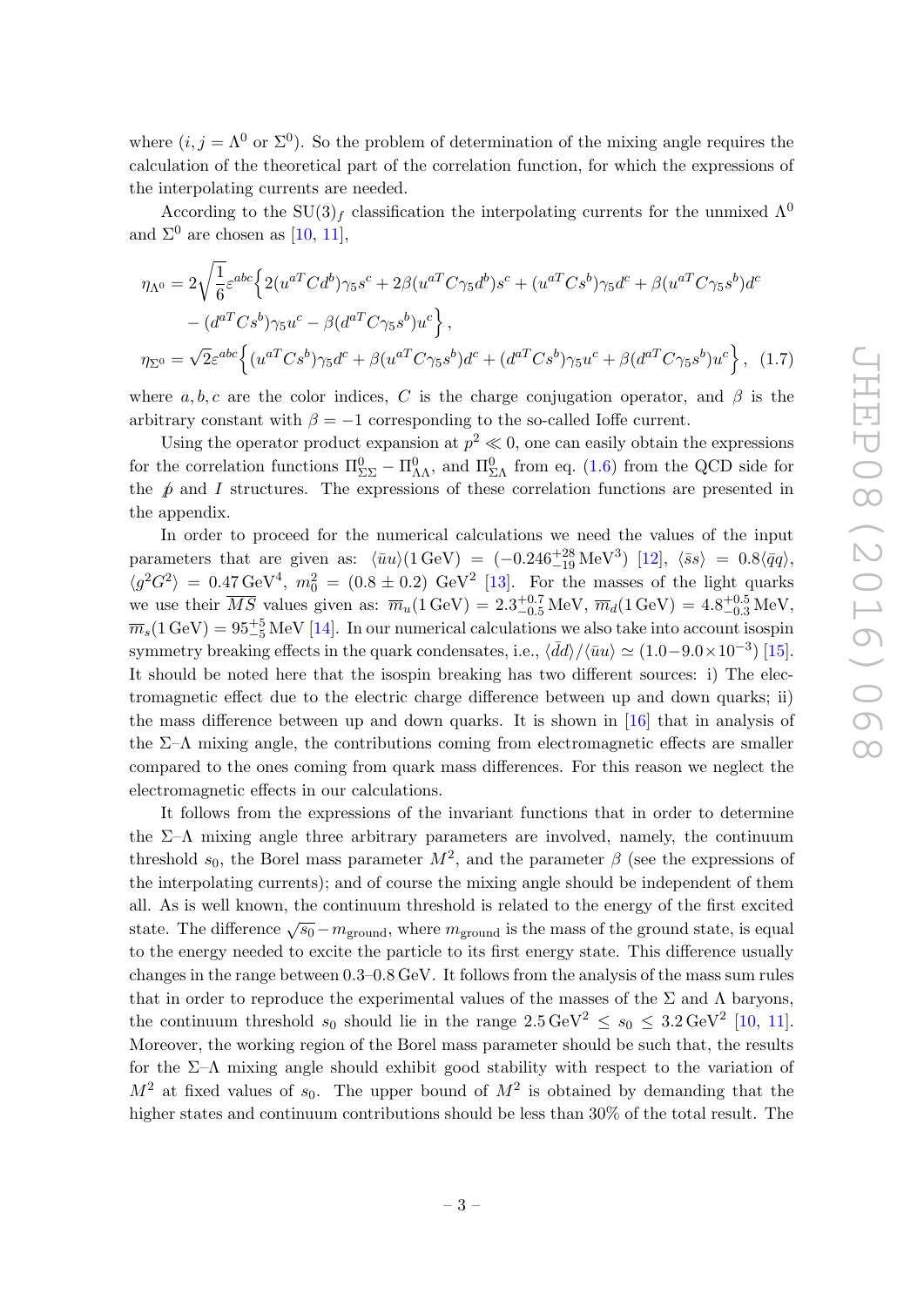lower bound of  $M^2$  is determined from the condition that the sum of the contributions of the condensate terms should be less than 40% of the contributions coming from the perturbative part. From these conditions the working region of  $M^2$  is determined to be  $1.4 \,\text{GeV}^2 \leq M^2 \leq 2.2 \,\text{GeV}^2.$ 

In figures [1](#page-5-0) and [2,](#page-5-1) we present the dependence of the mixing angle  $\alpha$  on  $M^2$  at the value of the continuum threshold  $s_0 = 3.2 \,\text{GeV}^2$  and, at several fixed values of the auxiliary parameter  $\beta$ , for the coefficients of the structures  $\rlap{/}$  and I, respectively. We observe from figure [1](#page-5-0) that in the range  $1.4 \,\text{GeV}^2 \leq M^2 \leq 2.2 \,\text{GeV}^2$  of the Borel parameter, the mixing angle  $\alpha$  exhibits good stability for the values of the auxiliary parameter  $\beta = -3$ ;  $\pm 1$  for the structure  $\phi$ . As can be traced from figure [2,](#page-5-1) the mixing angle  $\alpha$  seems to be rather stable at all considered values of the auxiliary parameter  $\beta$  for the structure I at the fixed value of the continuum threshold  $s_0 = 3.2 \,\text{GeV}^2$ .

Our final attempt for determination of the mixing angle is to find the region of  $\beta$ where the mixing angle exhibits insensitivity to its variation. For this aim we study the dependence of the mixing angle  $\alpha$  on  $\cos \theta$  where  $\beta = \tan \theta$ , at several fixed values of  $M^2$ and at  $s_0 = 3.2 \,\text{GeV}^2$  $s_0 = 3.2 \,\text{GeV}^2$  $s_0 = 3.2 \,\text{GeV}^2$ , and presented them in figures 3 and [4](#page-6-1) for the coefficients of the structures  $\hat{p}$  and I, respectively. In this respect, the results of our numerical analysis depicted in figures [3](#page-6-0) and [4](#page-6-1) can be summarized as follows:

- For the structure  $\rlap{/}{p}$ , in the above-determined working regions of  $M^2$  and  $s_0$ , the best stability for the mixing angle is achieved when  $-1 \le \cos \theta \le -0.5$ , and the mixing angle is found to have the value  $\alpha = (1.15 \pm 0.05)^0 \approx 2.0 \times 10^{-2}$ .
- For the structure I not only there is no stability region for the mixing angle, but also the mixing angle changes its sign. Therefore prediction for the value of the mixing angle from the structure  $I$  is not reliable.

Therefore we conclude that, the final result for the mixing angle is  $\alpha = (1.15 \pm 0.05)^{0} \approx$  $2.0 \times 10^{-2}$  (in radians) which is obtained from the  $\rlap{/}$  p structure. The error in determination of the mixing angle can be attributed to the uncertainties in the value of the continuum threshold  $s_0$ , the quark condensates, and the scale parameter  $\Lambda$ . The results presented in this work can further be improved by taking  $\mathcal{O}(\alpha_s)$  corrections in to account.

Finally, we compare our result on the  $\Sigma-\Lambda$  mixing with the predictions of the other approaches, as the result of which we observe that our result is very close to the result predicted by the quark model, while it is larger than the predictions of the QCD sum rules method existing in literature [\[6\]](#page-10-1), and lattice QCD methods. The observed difference between our result and that of the QCD sum rules can mainly be attributed to the input parameters used in the numerical calculations. In our analysis we use the latest and more refined values of the input parameters. The second reason for this difference is that, we use the most general form of the interpolating currents. Finally, we note that our sum rules do not contain phenomenological part, which brings its own uncertainty into sum rules.

As has already been noted, our result is also larger compared to the prediction of the lattice QCD method. A more reliable determination of the  $\Sigma$ – $\Lambda$  mixing angle requires an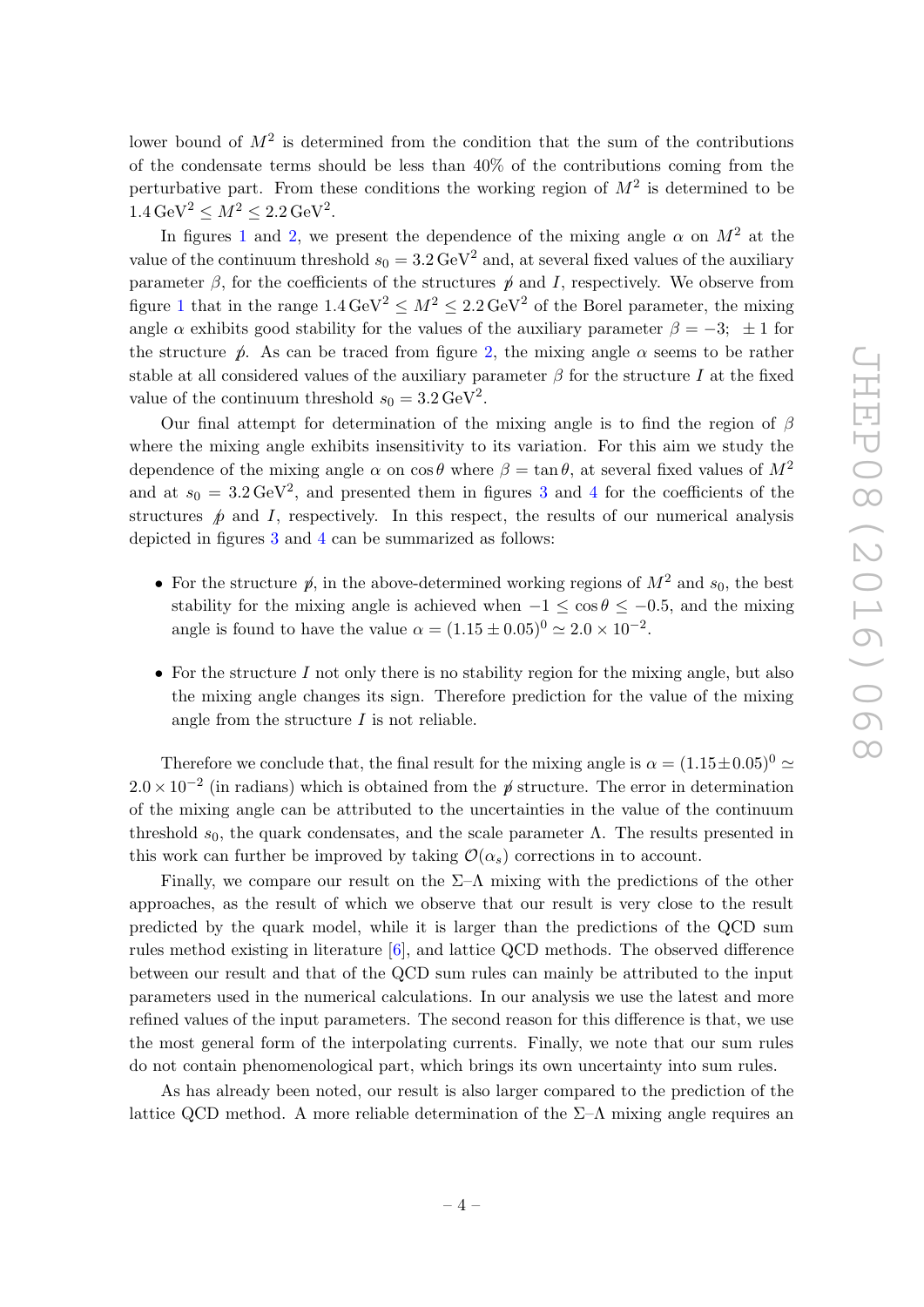

<span id="page-5-0"></span>**Figure 1.** Dependence of the  $\Lambda$ - $\Sigma$  mixing angle (in degrees) on the Borel mass parameter  $M^2$ at the fixed value of the continuum threshold  $s_0 = 3.2 \,\text{GeV}^2$ , and at several fixed values of the auxiliary parameter  $\beta$ , for the structure  $\rlap{/}{p}$ .



<span id="page-5-1"></span>Figure 2. The same as in figure [1,](#page-5-0) but for the structure I.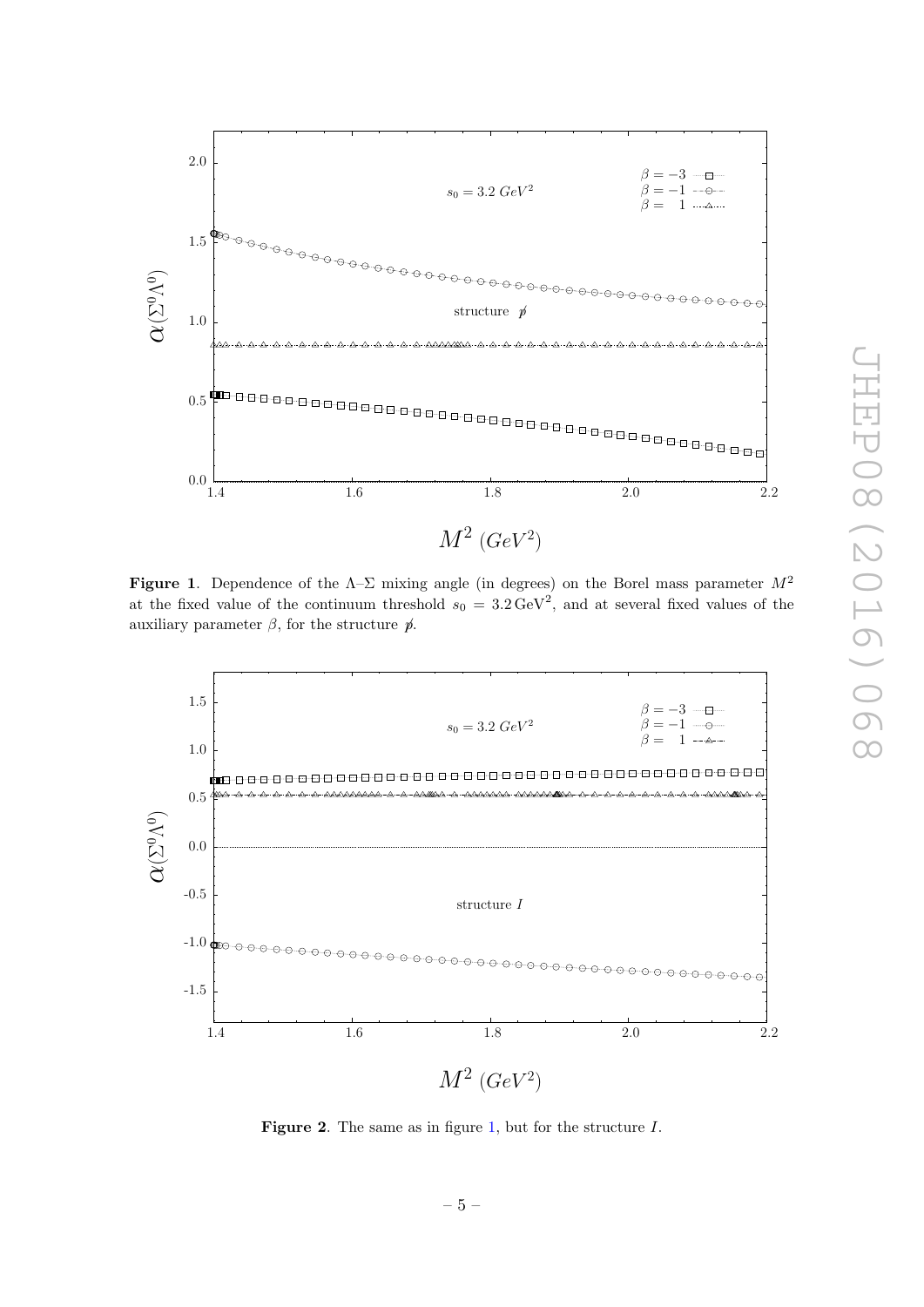

<span id="page-6-0"></span>**Figure 3.** Dependence of the  $\Lambda-\Sigma$  mixing angle (in degrees) on  $\cos\theta$  at the fixed value of the continuum threshold  $s_0 = 3.2 \,\text{GeV}^2$ , and at several fixed values of the Borel mass parameter  $M^2$ , for the structure  $\rlap{/}p$ .



<span id="page-6-1"></span>Figure 4. The same as in figure [1,](#page-5-0) but for the structure I.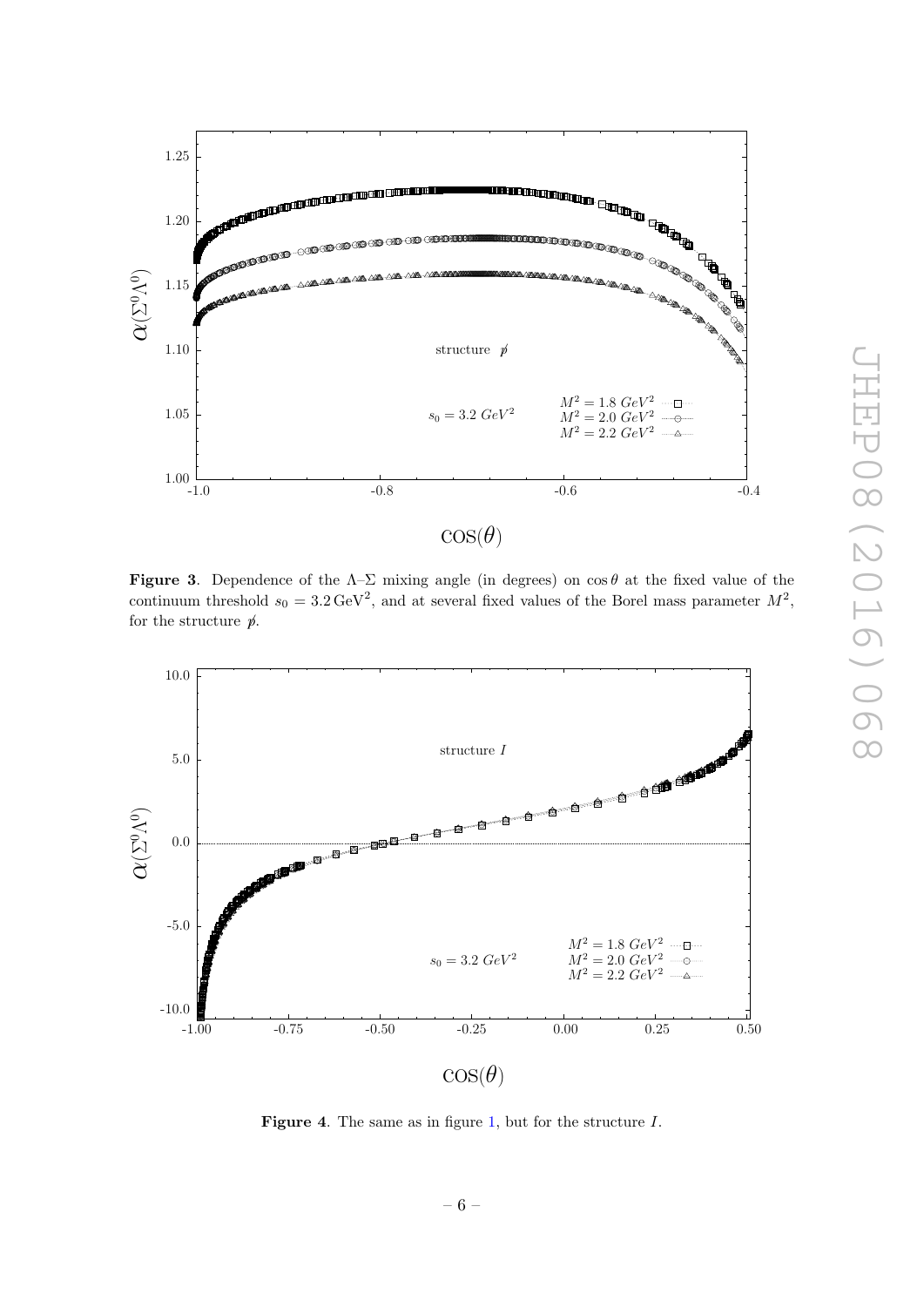equally highly accurate reproduction of the octet baryon mass differences, which has not yet been established.

In conclusion, the mixing angle between the  $\Sigma$  and  $\Lambda$  baryons is estimated within the framework of the QCD sum rules method by using the most general form of the interpolating current. A comparison of our result with the predictions of the quark model, chiral perturbation theory, and also with the result of the QCD sum rules method existing in literature, is presented.

### Acknowledgments

Two of the authors, T. M. A and M. S, are grateful to A. Gal for bringing our attention to the second work in reference [\[8\]](#page-10-3).

## <span id="page-7-0"></span> $\rm A\quad$  Expressions of the invariant functions  $\Pi_{\Sigma\Lambda}^{0}$  and  $\Pi_{\Sigma\Sigma}^{0}$ – $\Pi_{\Lambda\Lambda}^{0}$

 $\Pi^0_{\Sigma^0\Lambda^0}(u,d,s)$  for the structure  $\not\!p$  $e^{m_{\Sigma^0}^2/2M^2}e^{m_{\Lambda^0}^2/2M^2}\Pi^0_{\Sigma^0\Lambda^0}(u,d,s)=$  $-\left.\frac{1}{3072\sqrt{3}\pi^{2}M^{4}}(1-\beta)\right[(3m_{s}+4\beta m_{s}+m_{u}+\beta m_{u})\langle\bar{d}d\rangle$  $+ (2+3\beta)(m_d-m_u)\langle\bar ss\rangle - (m_d+\beta m_d+3m_s+4\beta m_s)\langle\bar uu\rangle\Big] \langle g^2G^2\rangle m_0^2$  $+\frac{1}{1152\sqrt{3}\pi^2M^2}$  $\Big\{\Big[3(1+\beta+\beta^2)m_d+2(1-\beta)\Big(2+\beta-3(1+\beta)\gamma_E\Big)m_s\Big\}$  $-3(1-\beta^2)\gamma_E m_u\Big] \langle g^2 G^2 \rangle \langle \bar{d}d \rangle + (1-\beta)\Big[2(2+\beta)-3(1+\beta)\gamma_E\Big] \langle g^2 G^2 \rangle (m_d-m_u)\langle \bar{s}s \rangle$  $-12\pi^2(1-\beta)(7+5\beta)m_0^2\langle\bar{d}d\rangle\langle\bar{s}s\rangle-\Big[(1-\beta)\Big(2(2+\beta)m_s$  $-3(1+\beta)\gamma_E(m_d+2m_s)\Big\langle g^2G^2\rangle+3(1+\beta+\beta^2)\langle g^2G^2\rangle m_u$  $-12\pi^2(1-\beta)(7+5\beta)m_0^2\langle\bar ss\rangle\Big]\langle\bar uu\rangle+3(1-\beta^2)\langle g^2G^2\rangle\Big[\langle\bar dd\rangle(2m_s+m_u)$  $+ (m_d-m_u)\langle\bar ss\rangle - (m_d+2m_s)\langle\bar uu\rangle\Big]\ln\frac{M^2}{\Lambda^2}$  $\lambda$  $+\frac{1}{100}$  $128\pi^2$ √  $\frac{1}{3}(1-\beta^2)$  $\bigg(\gamma_E-\ln\frac{M^2}{\Lambda^2}$  $\setminus$  $m_0^2\Big(m_s\langle\bar dd\rangle\!+\!m_d\langle\bar ss\rangle\!-\!m_u\langle\bar ss\rangle\!-\!m_s\langle\bar uu\rangle\Big)$  $-\left.\frac{1}{32\sqrt{3}\pi^2}M^2(2-\beta-\beta^2)\Big(m_s\langle\bar{d}d\rangle+m_d\langle\bar{s}s\rangle-m_u\langle\bar{s}s\rangle-m_s\langle\bar{u}u\rangle\right)$  $-\frac{1}{384\sqrt{3}\pi^2}$  $\sqrt{ }$  $3\Big[2(1+\beta+\beta^2)m_d-6m_s+m_u+\beta(m_s+5\beta m_s-\beta m_u)\Big]m_0^2\langle\bar{d}d\rangle$  $-32\pi^2(2-\beta-\beta^2)\left(\langle\bar{d}d\rangle-\langle\bar{u}u\rangle\right)\langle\bar{s}s\rangle$  $-3[(7-\beta-6\beta^{2})(m_{d}-m_{u})\langle\bar{s}s\rangle + ((1-\beta)(m_{d}+\beta m_{d}-6m_{s}-5\beta m_{s}))$  $+2(1\!+\!\beta\!+\!\beta^2)m_u\Big)\langle\bar uu\rangle\Big]m_0^2$  $\lambda$ .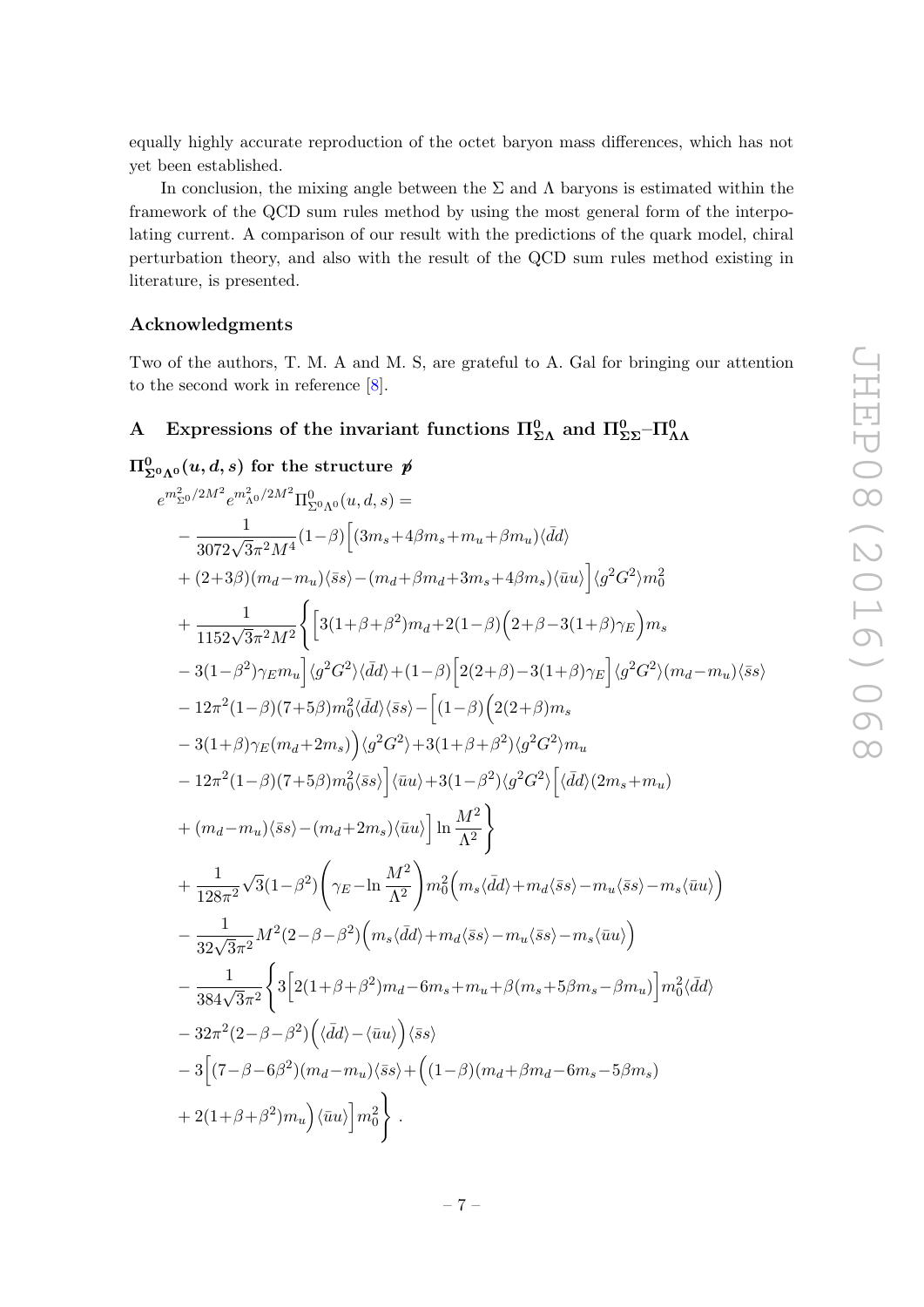$$
\left(\Pi_{2^{0}\Sigma^{0}}^{0}-\Pi_{\Lambda^{0}\Lambda^{0}}^{0}\right)(u,d,s) \text{ for the structure } \mathcal{U}
$$
\n
$$
e^{m_{2^{0}}^{2}\gamma M^{2}}e^{m_{\Lambda^{0}}^{2}\gamma M^{2}}\left(\Pi_{\Sigma^{0}\Sigma^{0}}^{0}-\Pi_{\Lambda^{0}\Lambda^{0}}^{0}\right)(u,d,s)=
$$
\n
$$
\frac{1}{4608\pi^{2}M^{4}}(1-\beta)\left\{\left[m_{s}+2\beta m_{s}-(5+7\beta)m_{u}\right]\langle\bar{d}d\right\}\right.
$$
\n
$$
+(4+5\beta)(m_{d}+m_{u})\langle\bar{s}s\rangle-\left[(5+7\beta)m_{d}-(1+2\beta)m_{s}\right]\langle\bar{u}u\rangle\right\}\langle g^{2}G^{2}\rangle m_{0}^{2}
$$
\n
$$
-\frac{1}{1728\pi^{2}M^{2}}\left\{\left[(1-\beta)\left(2(2+\beta)-9(1+\beta)\gamma_{E}\right)(m_{u}+m_{d})+6(1+\beta+\beta^{2})m_{s}\right]\langle g^{2}G^{2}\rangle\langle\bar{s}s\rangle\right.
$$
\n
$$
-\left\{\left[3(1+\beta+\beta^{2})m_{d}-(1-\beta)\left(2(2+\beta)m_{s}-[4(2+\beta)-9(1+\beta)\gamma_{E}]m_{u}\right)\right]\langle g^{2}G^{2}\rangle\right.
$$
\n
$$
+12\pi^{2}(1-\beta)(7+5\beta)m_{0}^{2}\left(\langle\bar{s}s\rangle-2\langle\bar{u}u\rangle\right)\right\}\langle\bar{d}d\rangle-\left\{1-\beta\left[\left(4(2+\beta)-9(1+\beta)\gamma_{E}\right)m_{u}\right]\langle g^{2}G^{2}\rangle\right]m_{u}
$$
\n
$$
+12\pi^{2}(1-\beta)(7+5\beta)m_{0}^{2}\langle\bar{s}s\rangle\right\}\langle\bar{u}u\rangle
$$
\n
$$
-9(1-\beta^{2})\left[\langle\bar{d}d\rangle m_{u}-(m_{d}+m_{u})\langle s\bar{s}\rangle+m_{d}\langle\bar{u}u\rangle\right]\langle g^{2}G^{2}\rangle\ln\frac{M^{2}}{\Lambda^{2}}\right\}
$$
\n
$$
-\frac{
$$

 $\Pi^0_{\Sigma^0\Lambda^0}(u,d,s)$  for the structure  $I$ 

$$
e^{m_{\Sigma^0}^2/2M^2}e^{m_{\Lambda^0}^2/2M^2}\Pi_{\Sigma^0\Lambda^0}^0(u, d, s) =
$$
  
\n
$$
-\frac{1}{128\sqrt{3}\pi^4}M^6(2-\beta-\beta^2)(m_d-m_u)
$$
  
\n
$$
+\frac{1}{32\sqrt{3}\pi^2}M^4(2-\beta-\beta^2)\Big(\langle\bar{d}d\rangle-\langle\bar{u}u\rangle\Big)
$$
  
\n
$$
-\frac{1}{512\sqrt{3}\pi^4}M^2(1-\beta)(1+2\beta)\Big(\gamma_E-\ln\frac{M^2}{\Lambda^2}\Big)(m_d-m_u)\langle g^2G^2\rangle
$$
  
\n
$$
-\frac{1}{768\sqrt{3}\pi^4}M^2(1-\beta)\Big[(1+5\beta)(m_d-m_u)\langle g^2G^2\rangle+18\pi^2(1+\beta)\Big(\langle\bar{d}d\rangle-\langle\bar{u}u\rangle\Big)m_0^2\Big]
$$
  
\n
$$
+\frac{1}{12288\sqrt{3}\pi^4M^2}\Big[(1-\beta)(1+2\beta)(m_d-m_u)\langle g^2G^2\rangle^2
$$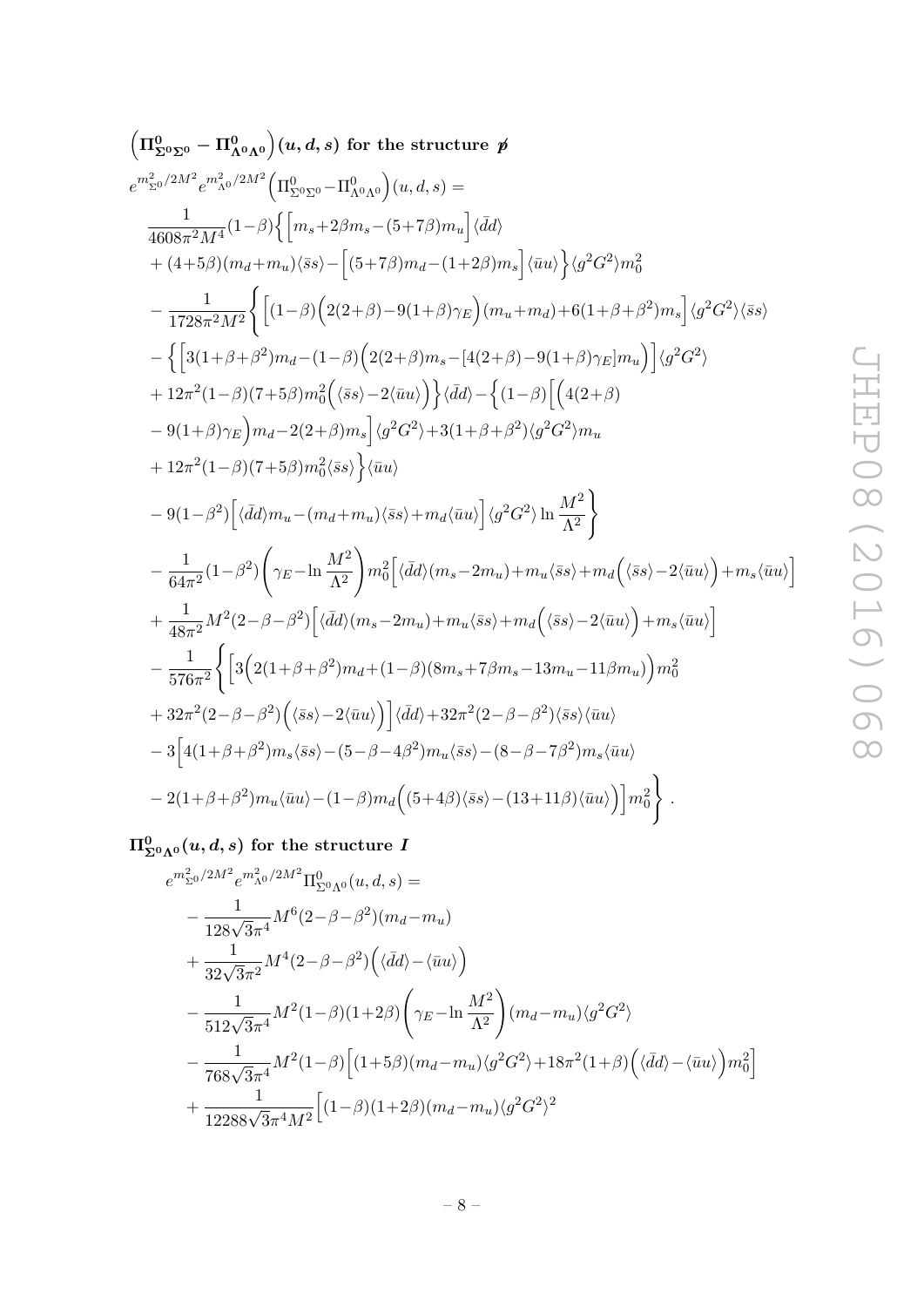+ 
$$
512\pi^4 (1+\beta+\beta^2) \Big( \langle \bar{d}d \rangle m_u - m_d \langle \bar{u}u \rangle \Big) m_0^2 \langle \bar{s}s \rangle \Big]
$$
  
\n-  $\frac{1}{384\sqrt{3}\pi^2} (1-\beta) \Big\{ \Big[ (1+2\beta) \langle g^2 G^2 \rangle + 16\pi^2 (2+\beta) m_s \langle \bar{s}s \rangle \Big] \langle \bar{u}u \rangle$   
\n-  $\Big[ (1+2\beta) \langle g^2 G^2 \rangle + 16\pi^2 (2+\beta) \Big( m_s \langle \bar{s}s \rangle - (m_d - m_u) \langle \bar{u}u \rangle \Big) \langle \bar{d}d \rangle \Big\}.$ 

 $\Big(\Pi^0_{\Sigma^0\Sigma^0} - \Pi^0_{\Lambda^0\Lambda^0}\Big)(u,d,s) \,\,\hbox{for the structure}\,\, I$ 

$$
e^{m_{\Sigma^0}^2/2M^2} e^{m_{\Lambda^0}^2/2M^2} \Big( \Pi_{\Sigma^0 \Sigma^0}^0 - \Pi_{\Lambda^0 \Lambda^0}^0 \Big) (u, d, s) =
$$
  
\n
$$
- \frac{1}{192\pi^4} M^6 (2 - \beta - \beta^2) (m_d - 2m_s + m_u)
$$
  
\n
$$
+ \frac{1}{48\pi^2} M^4 (2 - \beta - \beta^2) \Big( \langle \bar{d}d \rangle - 2 \langle \bar{s}s \rangle + \langle \bar{u}u \rangle \Big)
$$
  
\n
$$
- \frac{1}{768\pi^4} M^2 (1 - \beta) (1 + 2\beta) \Big( \gamma_E - \ln \frac{M^2}{\Lambda^2} \Big) (m_d - 2m_s + m_u) \langle g^2 G^2 \rangle
$$
  
\n
$$
- \frac{1}{1152\pi^4} M^2 (1 - \beta) \Big[ (1 + 5\beta) (m_d - 2m_s + m_u) \langle g^2 G^2 \rangle
$$
  
\n
$$
+ 18\pi^2 (1 + \beta) \Big( \langle \bar{d}d \rangle - 2 \langle \bar{s}s \rangle + \langle \bar{u}u \rangle \Big) m_0^2 \Big]
$$
  
\n
$$
+ \frac{1}{18432\pi^4 M^2} \Big\{ (1 - \beta) (1 + 2\beta) (m_d - 2m_s + m_u) \langle g^2 G^2 \rangle^2
$$
  
\n
$$
- 512\pi^4 (1 + \beta + \beta^2) \Big( m_u \langle \bar{d}d \rangle \langle \bar{s}s \rangle - 2m_s \langle \bar{d}d \rangle \langle \bar{u}u \rangle + m_d \langle \bar{s}s \rangle \langle \bar{u}u \rangle \Big) m_0^2 \Big\}
$$
  
\n
$$
+ \frac{1}{576\pi^2} (1 - \beta) \Big\{ 16\pi^2 (2 + \beta) (m_s - 2m_u) \langle \bar{s}s \rangle \langle \bar{u}u \rangle - (1 + 2\beta) \Big( 2 \langle \bar{s}s \rangle - \langle \bar{u}u \rangle \Big) \langle g^2 G^2 \rangle
$$
  
\n
$$
+ \Big[ (1 +
$$

where  $M^2$  is the Borel parameter and  $\Lambda$  is the energy cut off separating perturbative and nonperturbative regimes; and  $\gamma_E$  is the Euler constant.

Note that the scale parameter  $\Lambda$  is calculated in [\[17,](#page-10-12) [18\]](#page-10-13) whose value is in the range  $0.5 \div 1.0 \,\text{GeV}$ .

Open Access. This article is distributed under the terms of the Creative Commons Attribution License [\(CC-BY 4.0\)](http://creativecommons.org/licenses/by/4.0/), which permits any use, distribution and reproduction in any medium, provided the original author(s) and source are credited.

### References

- <span id="page-9-0"></span>[1] R.H. Dalitz and F. Von Hippel, *Electromagnetic*  $\Lambda - \Sigma^0$  mixing and charge symmetry for the Λ-hyperon, [Phys. Lett.](http://dx.doi.org/10.1016/0031-9163(64)90617-1) 10 (1964) 153 [IN[SPIRE](http://inspirehep.net/search?p=find+J+%22Phys.Lett.,10,153%22)].
- <span id="page-9-3"></span>[2] A. Gal and F. Scheck, Electromagnetic mass splittings of mesons and baryons in the quark model, [Nucl. Phys.](http://dx.doi.org/10.1016/0550-3213(67)90122-8) **B 2** (1967) 110 [IN[SPIRE](http://inspirehep.net/search?p=find+J+%22Nucl.Phys.,B2,110%22)].
- <span id="page-9-1"></span>[3] N. Isgur, Isospin violating mass differences and mixing angles: the role of quark masses, [Phys. Rev.](http://dx.doi.org/10.1103/PhysRevD.21.779) D 21 (1980) 779 [Erratum ibid. D 23 (1981) 817] [IN[SPIRE](http://inspirehep.net/search?p=find+J+%22Phys.Rev.,D21,779%22)].
- <span id="page-9-2"></span>[4] J. Gasser and H. Leutwyler, *Quark Masses, [Phys. Rept.](http://dx.doi.org/10.1016/0370-1573(82)90035-7)* 87 (1982) 77 [IN[SPIRE](http://inspirehep.net/search?p=find+J+%22Phys.Rept.,87,77%22)].